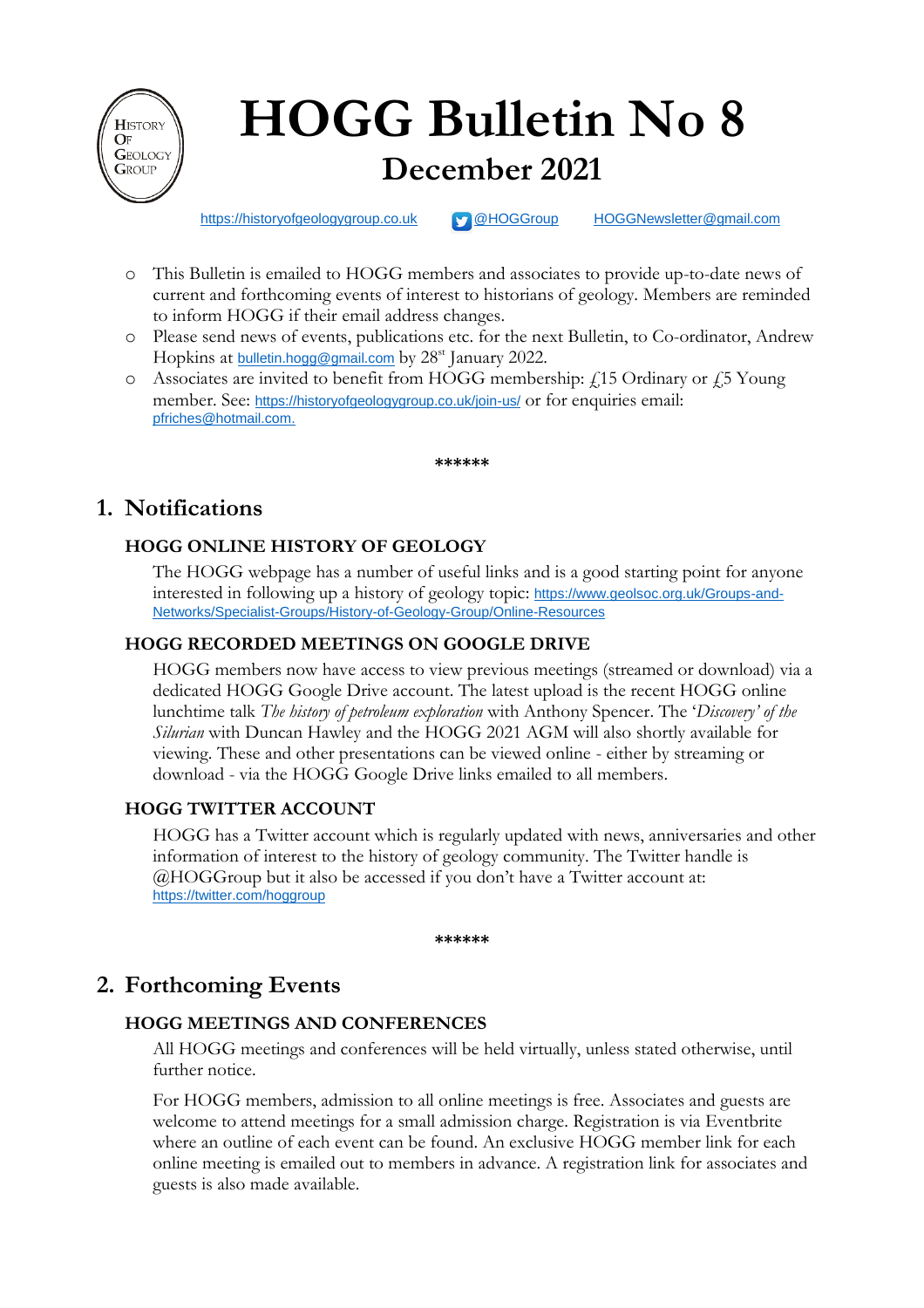**Thu 17th February 2022** (Lunchtime: 13.00 to 14.00) *The A to Z of toxic rocks across time* with Tim Carter

**Thu 17th March 2022** (Lunchtime) *Lyell, Darwin and the principle of reasoning in geology* with Gordon Chancellor (Darwin Online Project)

**Thu 21st April 2022** (Lunchtime) *Andrew Crombie Ramsay: insights into mid-19th century geology from his papers archive* with Anne Barrett (Archivist, Imperial College London)

**Fri 20 th - Sun 22 nd May 2022** (FIELD MEETING - rescheduled from September 2021) *Malvern Rocks: Geology in a Victorian Health Resort* to be convened in Malvern by Tim Carter (please note revised dates)

**Thu 23rd June 2022** (Lunchtime) *Arthur Young and the first geological maps of Norfolk and Suffolk* with Peter Riches

**Fri 15th -Sun 16 th July 2022** (FIELD MEETING) *Pioneer geological mapping of Anglesey: The work of John Stevens Henslow, Andrew Crombie Ramsay and Edward Greenly*, to be convened on Anglesey by Prof. Cynthia Burek and Duncan Hawley in association with GeoMôn Geopark

**Thu 15th September 2022** (Lunchtime) *The Great Bindon Landslip of 1839* with Richard Edmond

#### **INTERNATIONAL CONFERENCES**

**September 16<sup>th</sup> to 20<sup>th</sup> 2022** The 47<sup>th</sup> Symposium of The International Commission on the History of Geological Sciences (INHIGEO) which will be held in Les Eyzies in SW France now has its own webpage: <http://www.inhigeo.com/france2022/>

October 19<sup>th</sup> to 22<sup>nd</sup> 2022 The 5<sup>th</sup> International Georges Cuvier Symposium will be held in Montbéliard, France, entitled "Images of Vanished Worlds", see: <https://framaforms.org/registration-for-the-fifth-international-georges-cuvier-symposium-1633033929>

**\*\*\*\*\*\***

## **3. Recent Publications**

#### **a. By HOGG members**

- o Nina Morgan 2021 Cashing in on Christmas *Geoscientist* 31.4 41
- o Edward Rose 2021 British military contributions to the geology of Malta...(see below)

#### **b. Other publications of interest**

- o Suryakanthie Chetty 2021 'Africa Forms the Key' Alex Du Toit and the History of Continental Drift. Springer. Hardback or Ebook: [https://link.springer.com/book/10.1007/978-3-](https://link.springer.com/book/10.1007/978-3-030-52711-2) [030-52711-2](https://link.springer.com/book/10.1007/978-3-030-52711-2)
- o Steve Parker 2021 Vintage Maps Reborn *GeoExPro* December, 59-62 open access: [https://assets.geoexpro.com/uploads/aa60fb45-4eda-4d2b-86d7-](https://assets.geoexpro.com/uploads/aa60fb45-4eda-4d2b-86d7-5cb168f2c088/Geoscience%20Magazine%20GEO%20ExPro%20Vol.%2018,%20No.%206%20Web.pdf) [5cb168f2c088/Geoscience%20Magazine%20GEO%20ExPro%20Vol.%2018,%20No.%206%20Web.pdf](https://assets.geoexpro.com/uploads/aa60fb45-4eda-4d2b-86d7-5cb168f2c088/Geoscience%20Magazine%20GEO%20ExPro%20Vol.%2018,%20No.%206%20Web.pdf)
- o Joshua Close 2021 Philip Gosse's Omphalos and the Creationist Problem of Measuring Miracles *Theology and Science* Vol.19.4, 406-421
- o H. Meiring 2021 Scientific patronage in the age of Darwin: The curious case of William Boyd Dawkins *Studies in History and Philosophy of Science Part A* Vol. 89, 267-282
- o Matthew C. Nisbet 2021 The Piltdown Hoax Revisited: History's Most Famous Scientific Fraud *Skeptical Inquirer* Vol.45.6, 27-29
- o Carlos A. Góis-Marques, Miguel Menezes de Sequeira, and José Madeira 2021 The bicentenary of Georg Hartung, a German pioneer geologist, explorer, and illustrator *Hist. Geo Space. Sci.*, 12, 217–223: <https://doi.org/10.5194/hgss-12-217-2021>